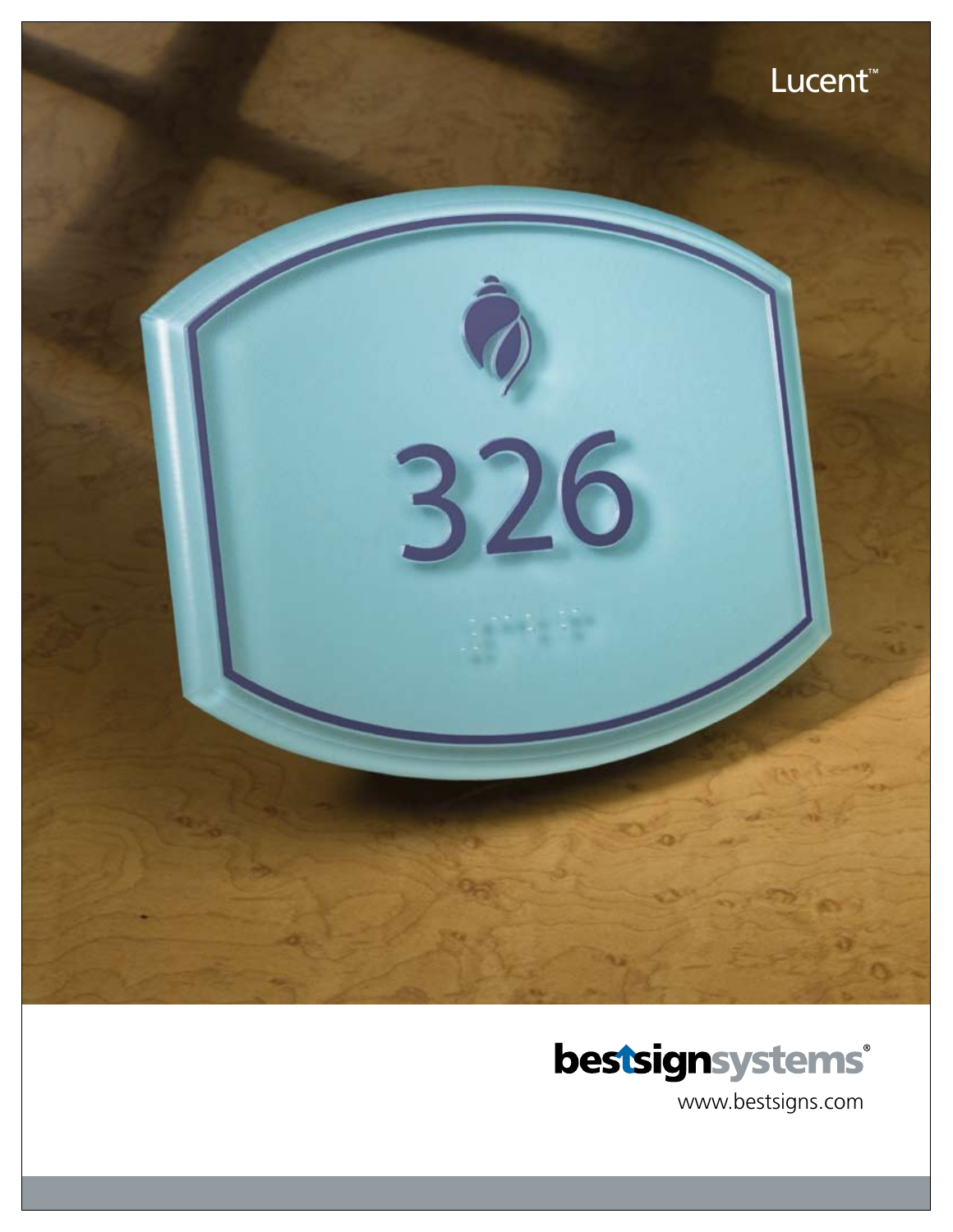# Lucent™

#### Bringing natural light into signage

Lucent is a preferred alternative to glass and traditional ADA plaque signs because of its optical clarity, durability and design flexibility. The product's translucence provides an unprecedented ability to incorporate the architecture's ambient and directional light into the design of your signage.

#### A designer's ADA-signage product

Lucent offers the ability to simulate a variety of glass applications combined with unlimited profile shapes and unique (matte, stipple or slate) surface textures. Metallic text, raised graphics or second surface colors greatly expand the design possibilities of this versatile product.

#### Proven technology

Lucent is based on Best Sign's thermoforming technology also found in its ImPressions™ product family. Our proprietary manufacturing process offers precise graphic detail utilizing acrylics that are many times the impact resistance of glass or other select engineered materials that resist excessive handling common in high-traffic environments.

#### Design responsibility

Durability is an important sustainable benefit of Lucent. Infrequent replacement helps reduce waste compared to glass and other plaque technologies. In addition, acrylics can be efficiently recycled back into the original raw material and reused as post-industrial reclaimed materials.

#### **Quality**

Lucent undergoes rigorous quality screening to ensure a consistent quality product, every time.



CONFERENCE ROO

Raised text and Braille Integral tactile lettering and preferred dome-style Braille.



#### Surface texturing

Stipple and slate surface textures provide additional design flexibility and help hide fingerprints and minor marring from excessive handling.

# **bestsignsystems®**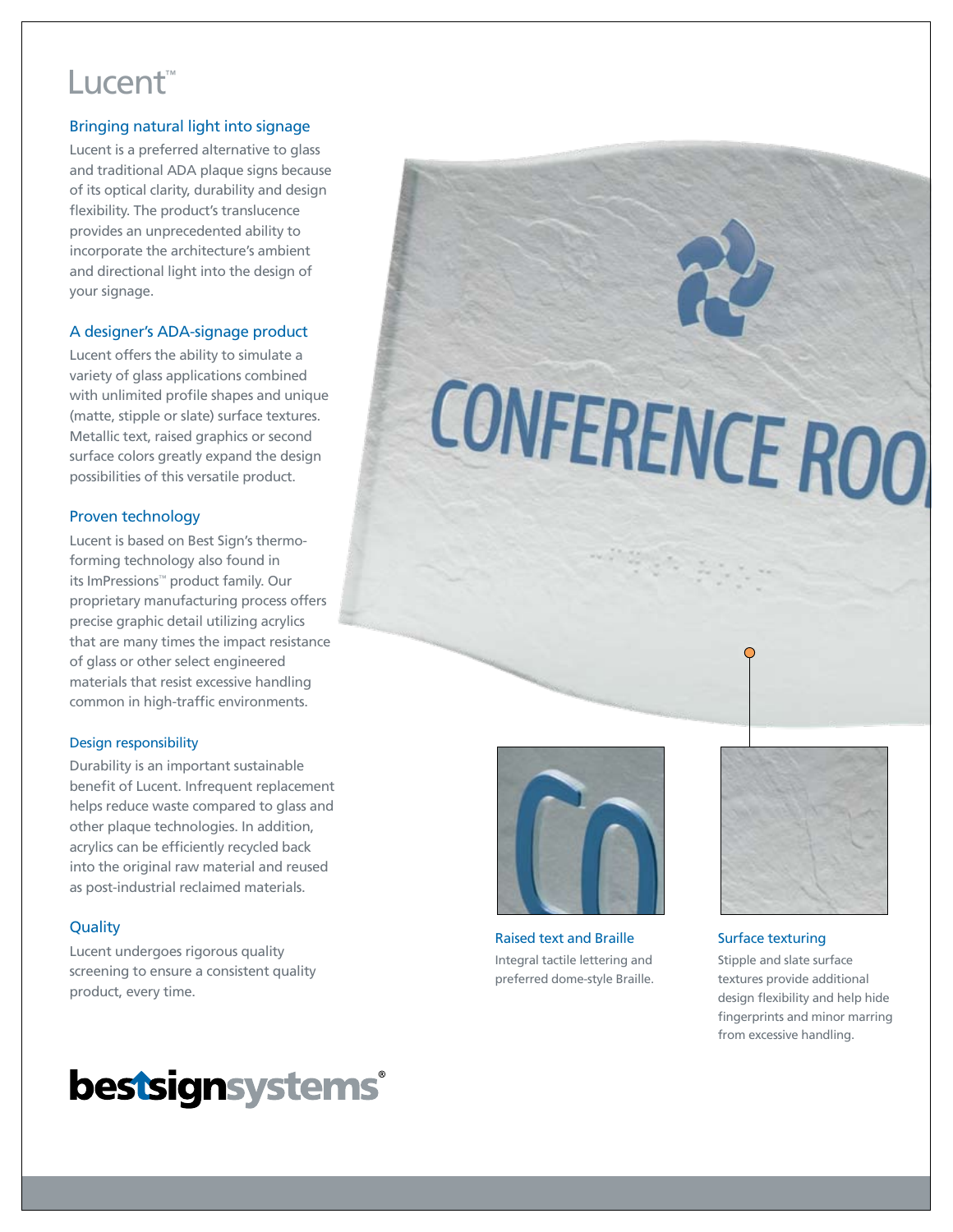### www.bestsigns.com



Bevels and edge detailing

Unlimited shape profiles, bevels, polishing and other edge details provide unlimited possibilities.



Design options Add a decorative, oversized back plate for additional styling.



263



Add an updateable paper insert window holder to any multi-use room sign to expand the sign's messaging capabilities.



#### Raised text and character coloring

Best offers 73 standard colors. Metallic finishes and custom colors available.

Go to bestsigns.com or contact us for more information about our standard colors.

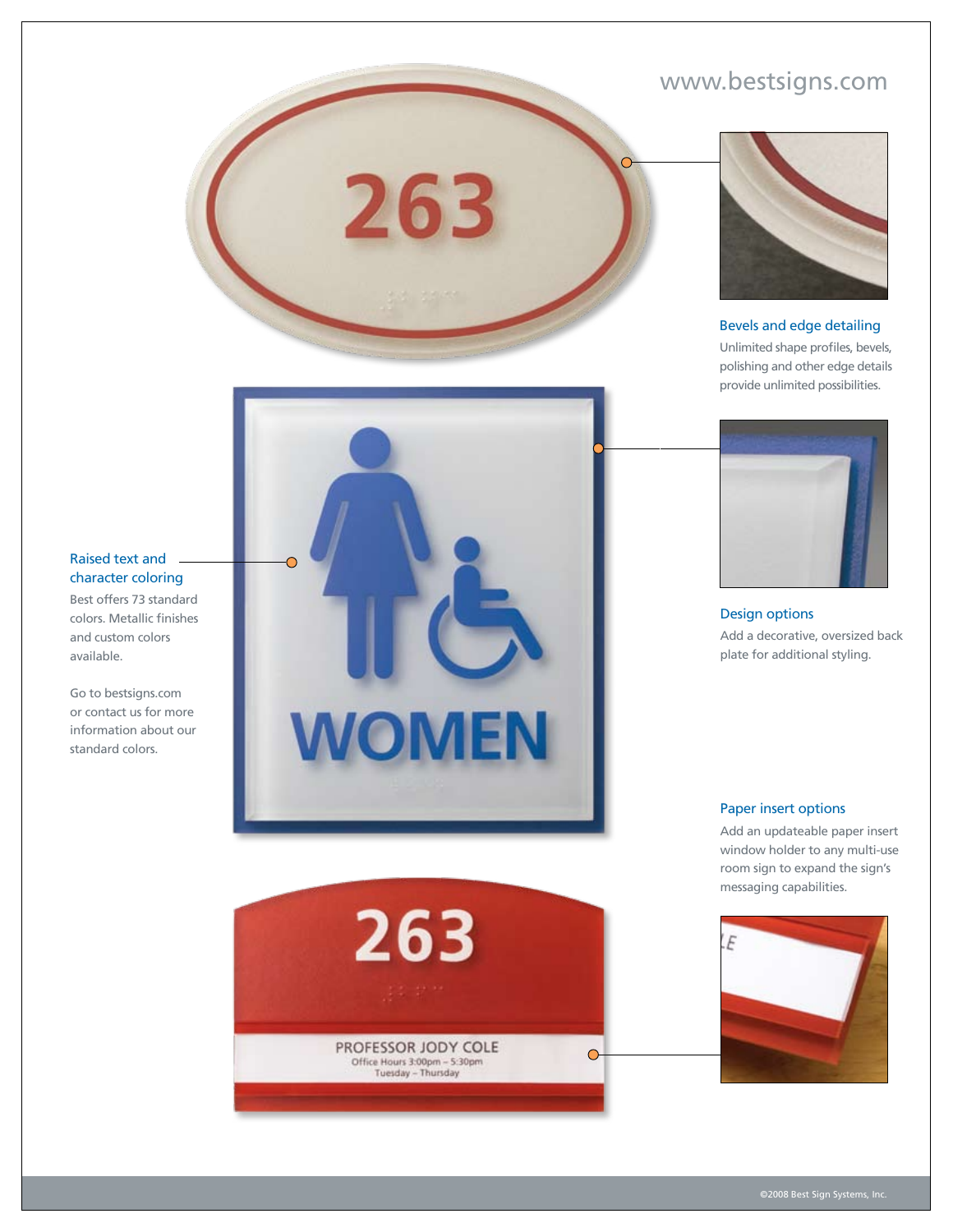## Lucent, design possibilities



Clear acrylic, with metallic text, grade-2 domed Braille, stipple surface and black second-surface.



Clear acrylic, with raised text, grade-2 domed Braille, stipple surface texture, metallic gold second-surface.



Clear acrylic, with raised border, grade-2 domed Braille, stipple surface texture and green second-surface.



Custom shape, clear acrylic, with raised text, grade-2 domed Braille, stipple surface texture and painted second-surface.



Clear acrylic, with white text, grade-2 domed Braille, stipple surface and blue second-surface.



Clear acrylic, with raised text, grade-2 domed Braille, stipple surface and metallic second-surface.



Clear green-glass acrylic with stipple surface texture, grade-2 domed Braille and white second-surface.



Clear acrylic primary and backplate, with raised text, grade-2 domed Braille, stipple surface texture and painted light and dark gray second-surface(s).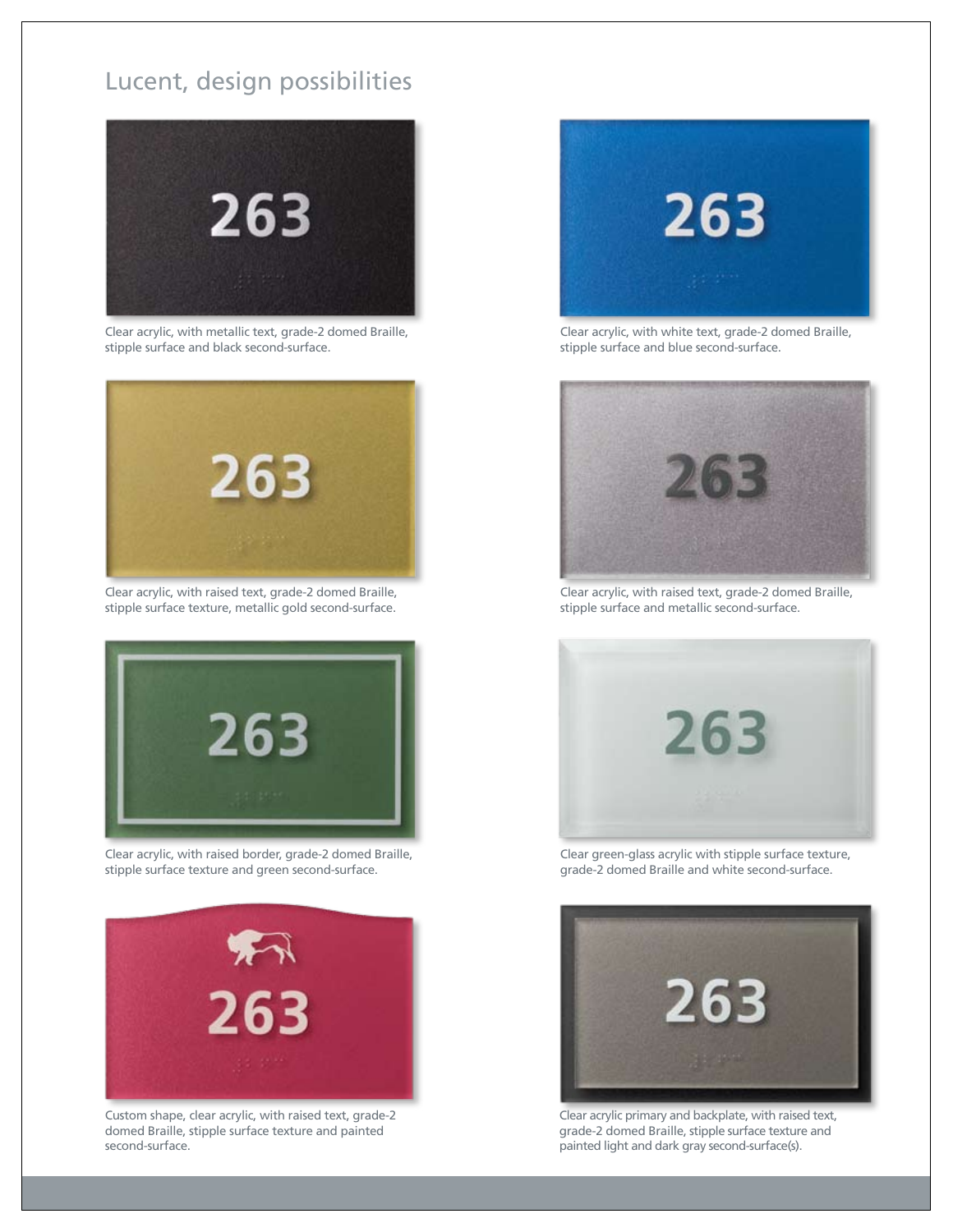### www.bestsigns.com



Clear acrylic, with white raised text, grade-2 domed Braille, stipple surface and gray second-surface.



Clear acrylic, with white raised text, grade-2 domed Braille, stipple surface and dark graphite secondsurface.



Clear acrylic, with raised text, grade-2 domed Braille, slate surface and painted gray second-surface.



Oval shaped clear acrylic, with raised text, grade-2 domed Braille, stipple surface texture and painted beige second-surface.



Clear acrylic, with maroon raised text, grade-2 domed Braille, stipple surface and beige second-surface



Clear green-glass acrylic, with grade-2 domed Braille, slate surface, unpainted.



Clear acrylic, with white raised text, type-2 domed braille, stipple surface texture and gray second-surface with radiused corners.



Clear acrylic, with raised text, grade-2 domed Braille, stipple surface texture, painted second-surface and polished, beveled edges.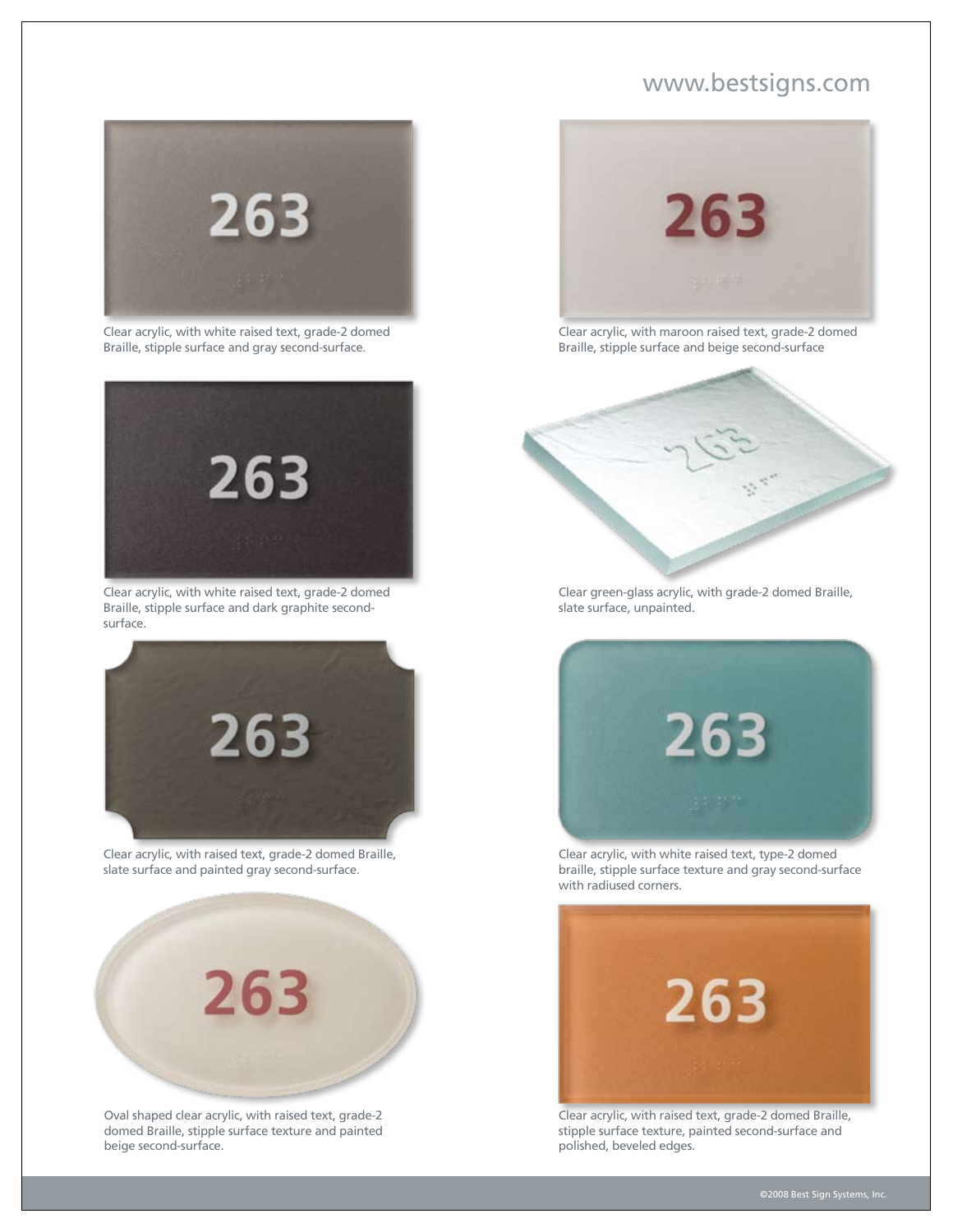# Custom Design Configuration

Lucent offers a versatile assortment of configuration options to consider in the design of any sign system. Combined with light from natural or artificial sources, subtle shadows and reflections offer dimension that adds visual interest while ensuring clarity, contrast and readability in your sign.





Surface texture detail Layered styling example Stipple surface texturing is fingerprint resistant.





Metallic Text Silver or gold options.



Braille Standard grade-2 domed Braille.

# bestsignsystems®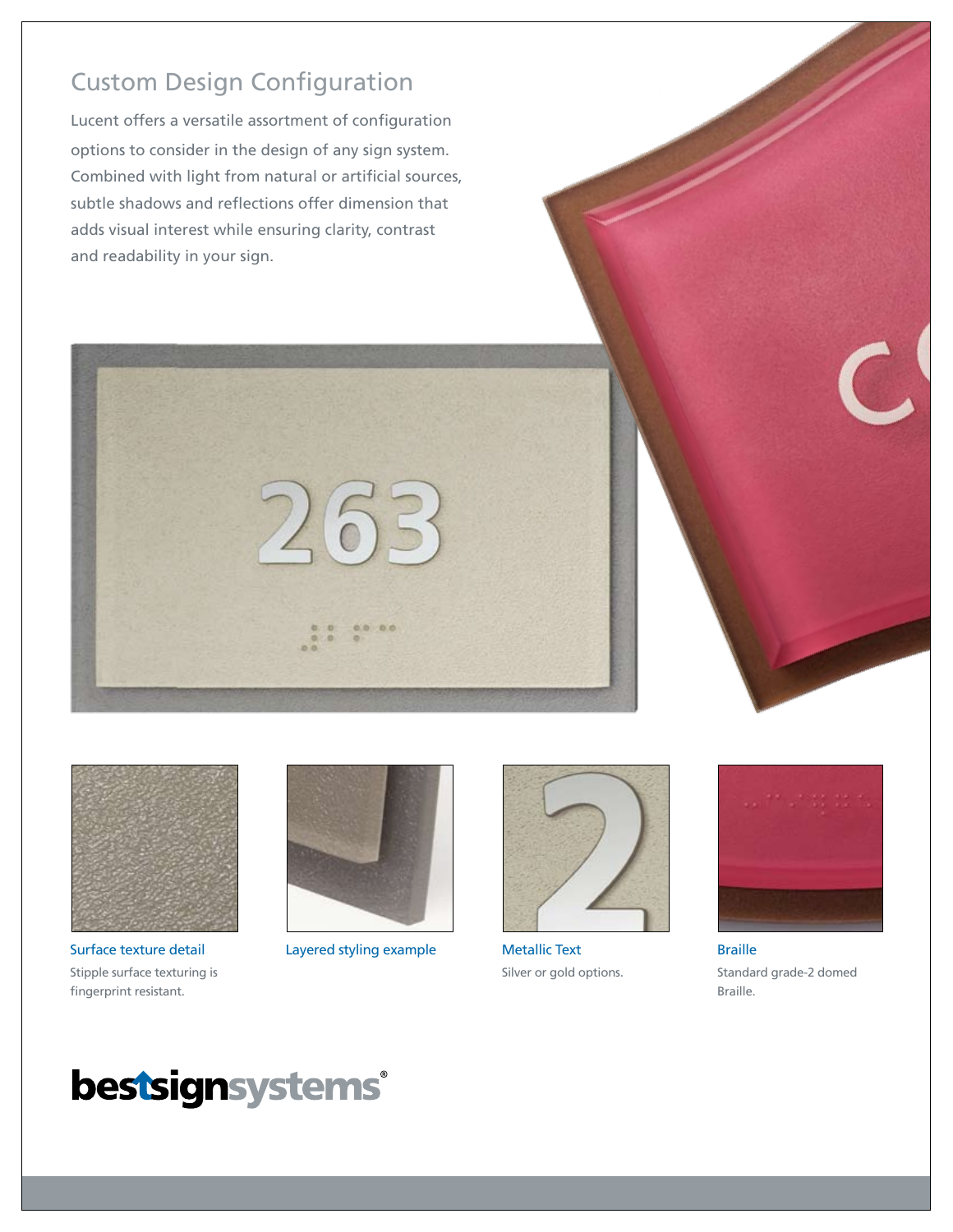



Graphic detail Precise rendering of logos, text and other decorative elements and raised graphics.



Styling Beveled, polished edges and an oversized, layered acrylic backplate.

Rich second-surface colors behind jewel-like polished edges of an elegantly shaped sign, reflect ambient light and tastefully harmonize with contemporary interiors. Our custom Lucent solutions add new dimensions to interior signage while supporting function and meeting ADA requirements.

## www.bestsigns.com